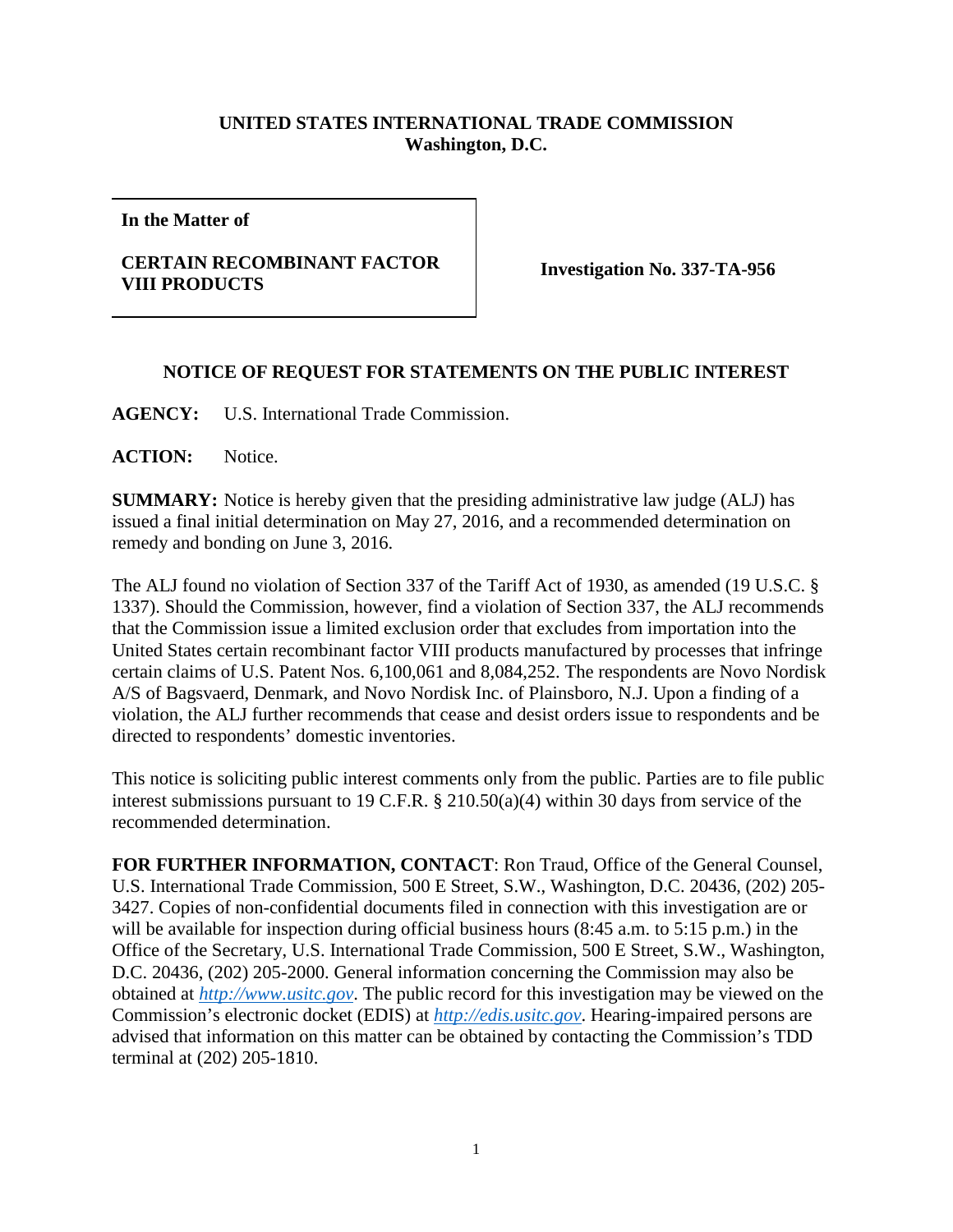**SUPPLEMENTARY INFORMATION**: Section 337 of the Tariff Act of 1930 provides that if the Commission finds a violation it shall exclude the articles concerned from the United States:

unless, after considering the effect of such exclusion upon the public health and welfare, competitive conditions in the United States economy, the production of like or directly competitive articles in the United States, and United States consumers, it finds that such articles should not be excluded from entry.

19 U.S.C. § 1337(d)(1). A similar provision applies to cease and desist orders. 19 U.S.C.  $§$  1337(f)(1).

Therefore, the Commission is interested in further developing the record on the public interest in this investigation. Accordingly, members of the public are invited to file submissions of no more than five pages, inclusive of attachments, concerning the public interest in light of the ALJ's recommended determination on remedy and bonding issued in this investigation on June 3, 2016. Comments should address whether the issuance of a limited exclusion order and cease and desist order would affect the public health and welfare in the United States, competitive conditions in the United States economy, the production of like or directly competitive articles in the United States, or United States consumers.

In particular, the Commission is interested in comments that:

- (i) explain how the articles potentially subject to the recommended orders are used in the United States;
- (ii) identify any public health, safety, or welfare concerns in the United States relating to the recommended orders;
- (iii) identify like or directly competitive articles that complainant, its licensees, or third parties make in the United States which could replace the subject articles if they were to be excluded;
- (iv) indicate whether complainant, complainant's licensees, and/or third party suppliers have the capacity to replace the volume of articles potentially subject to the recommended exclusion order and/or a cease and desist order within a commercially reasonable time; and
- (v) explain how the limited exclusion order and cease and desist order would impact consumers in the United States.

Written submissions must be filed no later than by close of business on June 29, 2016.

Persons filing written submissions must file the original document electronically on or before the deadlines stated above and submit eight true paper copies to the Office of the Secretary by noon the next day pursuant to section 210.4(f) of the Commission's Rules of Practice and Procedure (19 C.F.R. § 210.4(f)). Submissions should refer to the investigation number (Inv. No. 337-TA-